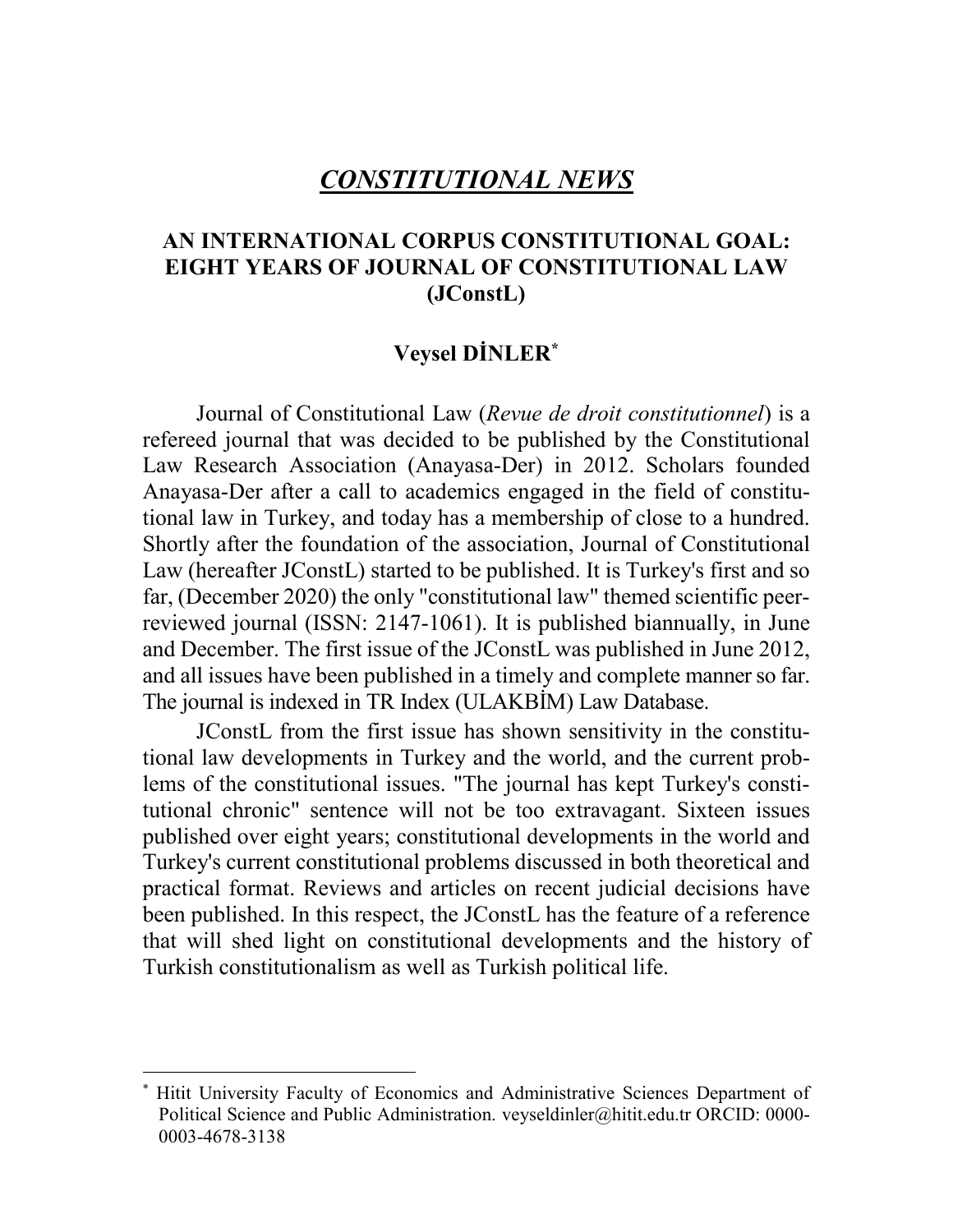#### **First 16 Issues: A Short Description**

The first issue of the journal has coincided precisely with the constitution renewing periods of Turkey. In April 2011, the symposium titled *Renewal of the Constitution: Constituent Power in the Continuity of the Constitutional Order* was held in cooperation with the International Association of Constitutional Law (IACL) and the Anayasa-Der. In the symposium, Turkey's constitutional experience from the beginning, constitutional developments in several states, new approaches to constitutionmaking, constitutional problems and some critical issues regarding the constitutional amendments were discussed. The journal, which the Anayasa-Der decided to publish, reserved its first issue on the renewal of the constitution. It started with the introduction of the papers presented at the mentioned symposium to the constitutional literature. 9 of the 19 articles in the first issue were written by Turkish scholars; 10 of them belong to authors who were professors of distinguished universities or members of high jurisdictions, from Germany, Philippines, France, South Africa, Switzerland, Egypt, Norway, Poland and Romania. All 19 articles were published in Turkish. At the same time, 12 of these articles were in English; 6 of these articles were in French, an essay is available in both English and French. In other words, a total of 39 articles were published in the first issue of the journal. The first issue is 657 pages in total. Published articles in this issue that will lead to the constitution-making debate in Turkey, have the capacity to provide a significant contribution.

The second issue deals with the constitutional developments in the Mediterranean basin from a regional perspective, with a theme that is complementary to the first issue. The papers presented at the *Les processus constitutionnels dans le bassin mediterraneen* (Constitutional Processes in the Mediterranean Basin) symposium organized jointly by the *Constitutional Law Association of France* and the *Tunisian Constitutional Rights Association* on April 27, 2012, formed the framework of the second issue. In this issue, authors were from 10 different countries, and 5 of them were from Turkey; totally, 15 articles were submitted to the second issue. From the Maghreb to Mashriq, Algeria, Tunisia, Egypt; constitutional experiences of Spain and France in the Northern Mediterranean were presented. Three Turkish parliamentarians from different political parties, who played the most active role in the constitution-making process in Turkey; their opinions on Turkey's constitutional renewal experience, have been helpful in terms of telling the period of the political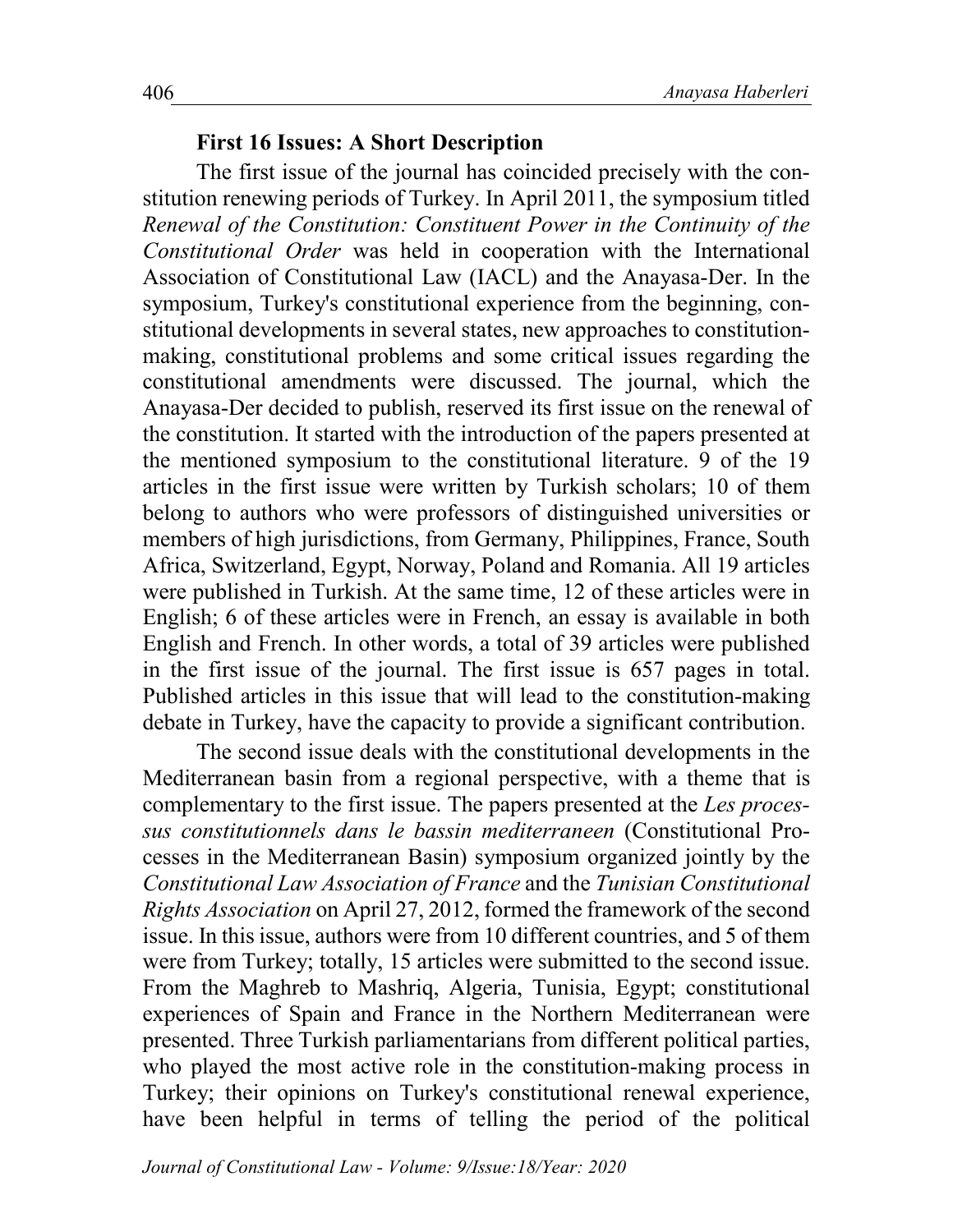environment. Articles by foreign authors, all of which were in French, have been delicately translated into Turkish. The second issue was published as a total of 26 articles and 370 pages, including 11 papers in both Turkish and French. The second number, renovation of the constitutional process of Turkey, is an essential guiding manual.

The third issue includes six valuable articles as well as translated articles, judicial decision reviews, translations of ECHR decisions, book review and up-to-date constitutional news. Besides articles mentioning Turkey's current constitutional problems in that term, also three papers were published in memory of two significant genius of Turkish Constitutional Law late Server Tanilli and late Bülent Tanör. With this issue, the studies of young academicians have also taken part in the journal.

The fourth issue was focused on the renewal constitution in Turkey and debates in 2013 following the presidential candidacy period, in particular, has given place to the problems of freedom and liberties that emerged after the Gezi riot, in eight essays that contribute mentioned issues. Also, judicial decision reviews and current constitutional news continued to be published in this issue.

The fifth issue included the works presented in the workshop titled *Three-year General Overview of 2011-2013*, in which the Constitutional Court's decisions taken in the period following the restructuring of the Constitutional Court after the 2010 Constitutional amendment were discussed in detail. This issue includes 18 articles and 2 article comments and is 454 pages in total. The Constitutional Court's decisions closely related to fundamental rights and freedoms between 2010 and 2013, various judicial review decisions, the decree regime, the individual application procedure and the structure of the Constitutional Court, both the design and the functioning of the Constitutional Court, as well as the content of its decisions, were discussed in many aspects. The fifth issue can be named the *Constitutional Court Special Issue*. Unlike the previous issues, all of the publications in the fifth issue are in Turkish.

In the sixth issue, more articles based on constitution-making experience in addition to rights and freedoms. Parallel to the constitutional debates in Turkey, papers which focused on the 2014 presidential election is selected for this issue. This issue includes French and Turkish refereed articles as well as judicial decision reviews, constitutional news and book reviews, and has reached 292 pages.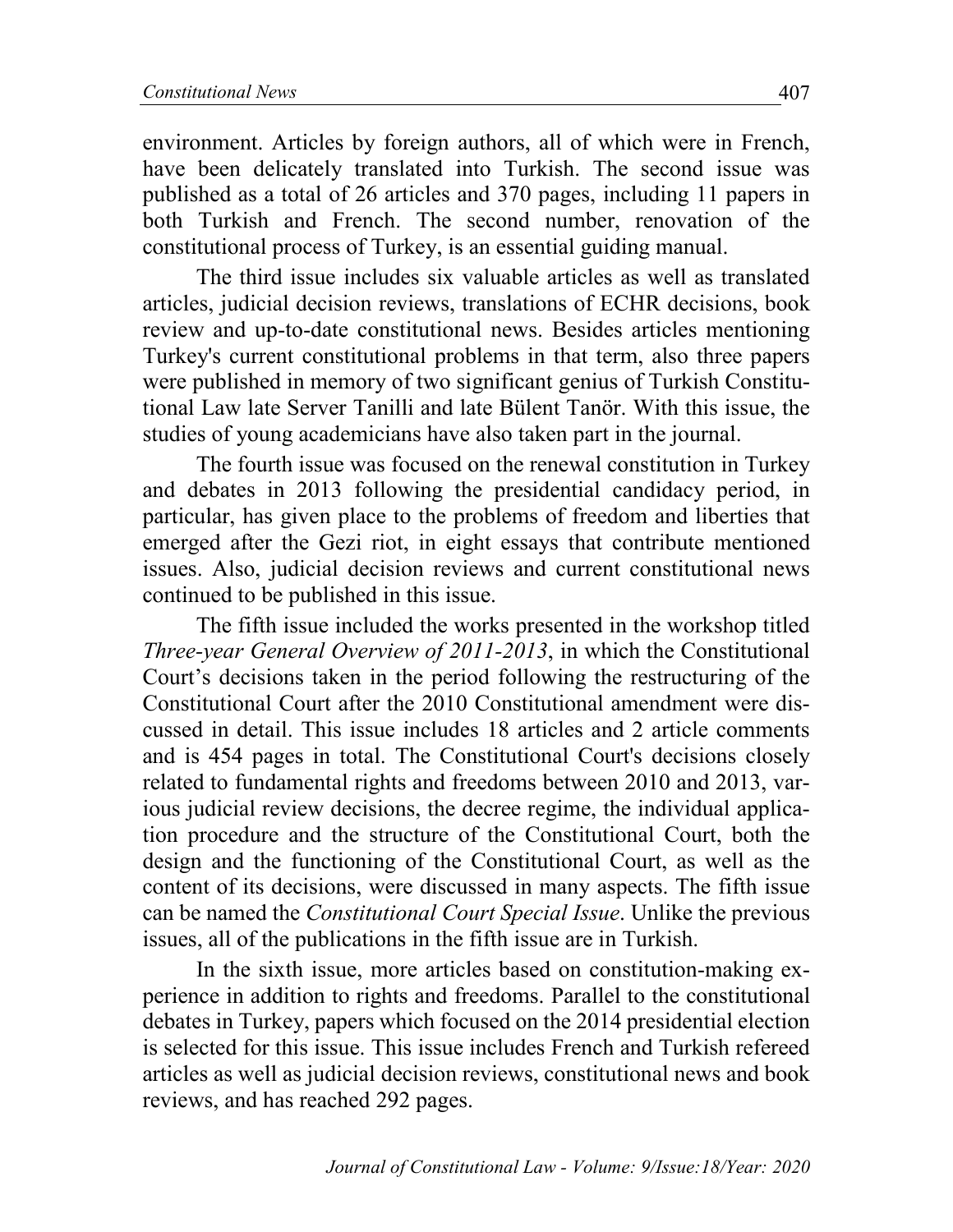The articles in the seventh issue have focused on the impact of the European Convention on Human Rights and the decisions of the ECtHR on domestic law, and especially comparative studies are included. This issue contains individual complaint decisions and book review. Moreover, in this issue, a declaration was published both in Turkish and English language, with the signature of numerous public law professors, which concerns non-implementation of separation of powers in Turkey. The seventh issue, which includes eight peer-reviewed articles, is 311 pages in total.

The eighth issue of the journal contains papers relating to constitutional development in Georgia, Colombia and Bolivia, ECHR and electoral boards as well as critical news related to Turkey's agenda, judicial decisions and review of judicial decisions. In this issue, the Anayasa-Der published a declaration signed by 82 academics titled *Calls from Academics to Constitutional Institutions: The President Casts Shadows upon Elections!* The seven peer-reviewed articles, a broad assessment of the Constitutional Court decisions, two book reviews, several critical constitutional developments in the world and Turkey took place in, and the eighth issue was 330 pages.

The ninth issue consists of six peer-reviewed articles, most of which are on the legislature, and the decision, news and book review that also concern the legislature. All of the articles in this issue belong to Turkish authors and are in Turkish. This issue can be called the *Special Issue for Legislature* and is 273 pages in total.

In the tenth issue, under the spirit of the state of emergency, some articles prioritize the state of emergency and restrict rights and freedoms. Besides, two foreign authors' articles on Peruvian experience in constitutionalism and the unalterable articles of the constitution have been included. A significant feature of the tenth issue is that much space is reserved for judicial decision review, judicial decision translation and judicial decision summaries. The Constitutional Court's decisions on the emergency decrees, constitutional review and individual application decisions have been given in comprehensive coverage. This issue contains several numbers of translations and short summaries of ECtHR decisions and also 531 pages in total.

The eleventh issue was published at a time when the effects of the state of emergency conditions were felt. The eleventh issue starts with the foreword (total of 42 pages in Turkish and English) by İbrahim Özden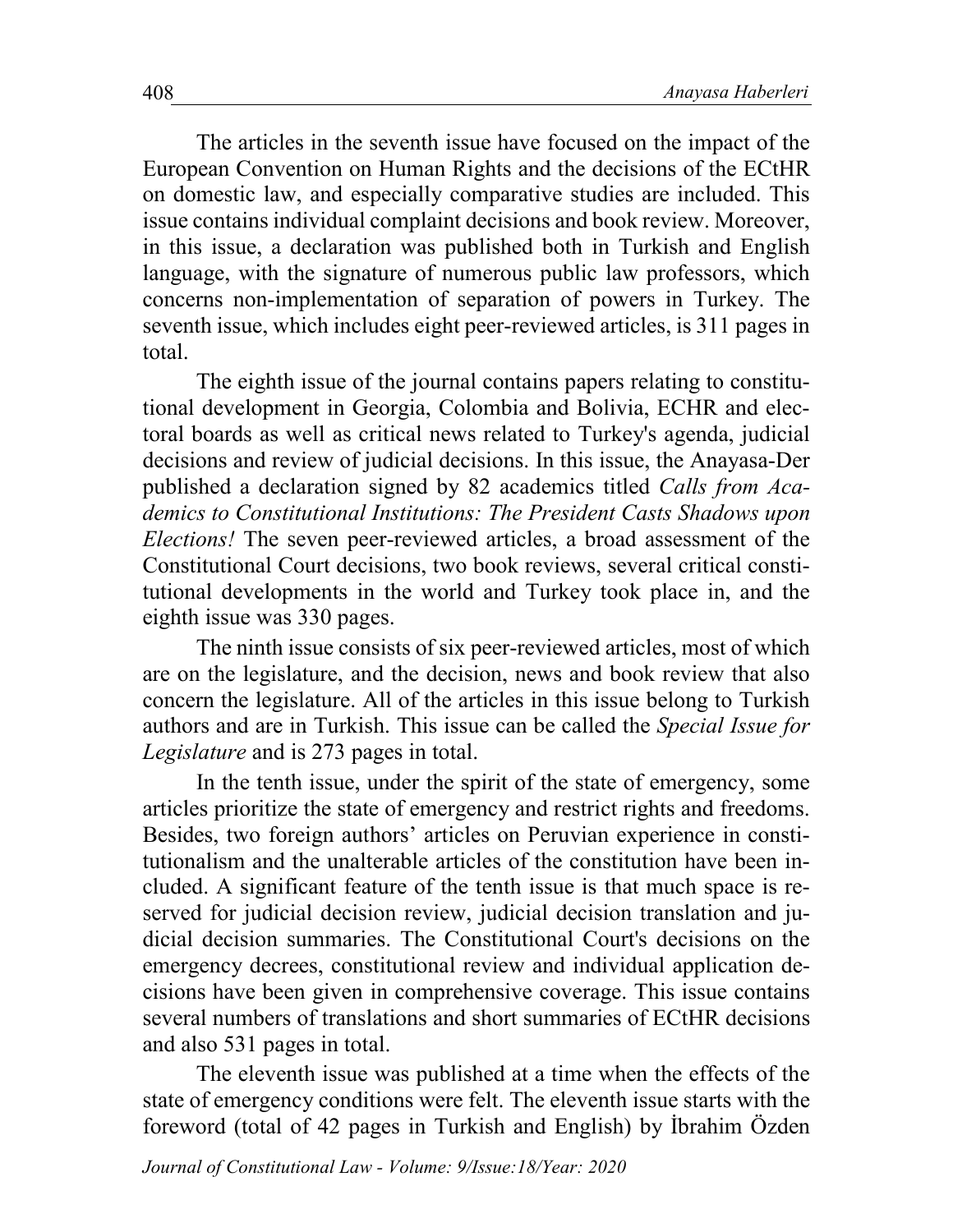Kaboğlu, who is the president of Anayasa-Der, editor of JConstL and is also a victim of a state of emergency decree, that indicates all the lawlessness of the state of emergency in practice. This issue includes six peer-reviewed articles that three of them on the effects of the 2017 Constitutional amendments, two articles on the Constitutional Court and a theoretical article on comparative constitutional law by a foreign author. Similar to the previous issue, this issue has given comprehensive coverage of the ECtHR and Turkish Constitutional Court decision summaries, consists of 500 pages in total.

The twelfth issue of JConstL was published soon after continued State Emergency conditions and also in a period which the most fundamental constitutional amendments created in the history of the Republic of Turkey. In this issue, four peer-reviewed articles, two of them by foreign authors, focusing on the theoretical issues of constitutional law, with emphasis on human rights and two book reviews took part. The most important feature of this issue was the publishing of seven valuable papers presented at the *Constitutional Achievements Workshop* organized by the Anayasa-Der on October 21, 2017, as a selected file. This issue was 217 pages in total.

The thirteenth issue was published during the 2018 general elections. There were five refereed articles on the 2017 Constitutional amendments, and situations after the state of emergency, and the decisions of the Constitutional Court in the state emergency period. This issue is different from other issues, except for the foreword, only peer-reviewed articles have been published, and it was 268 pages in total.

The fourteenth issue was the first published issue after the new government system was implemented. Five peer-reviewed articles in this issue are about some institutions in the new order and rights and freedoms. This issue also includes two non-refereed articles under the heading of constitutional news, examining how the new government system has been reached. In this issue, full-text translation of ECtHR decision of *Kabo÷lu/Oran v Turkey<sup>1</sup>* case has been published. The fourteenth issue was 328 pages in total.

<sup>&</sup>lt;sup>1</sup> Kaboğlu/Oran v Turkey App no 1759/08, 50766/10 and 50782/10 (ECtHR, 30 October 2018)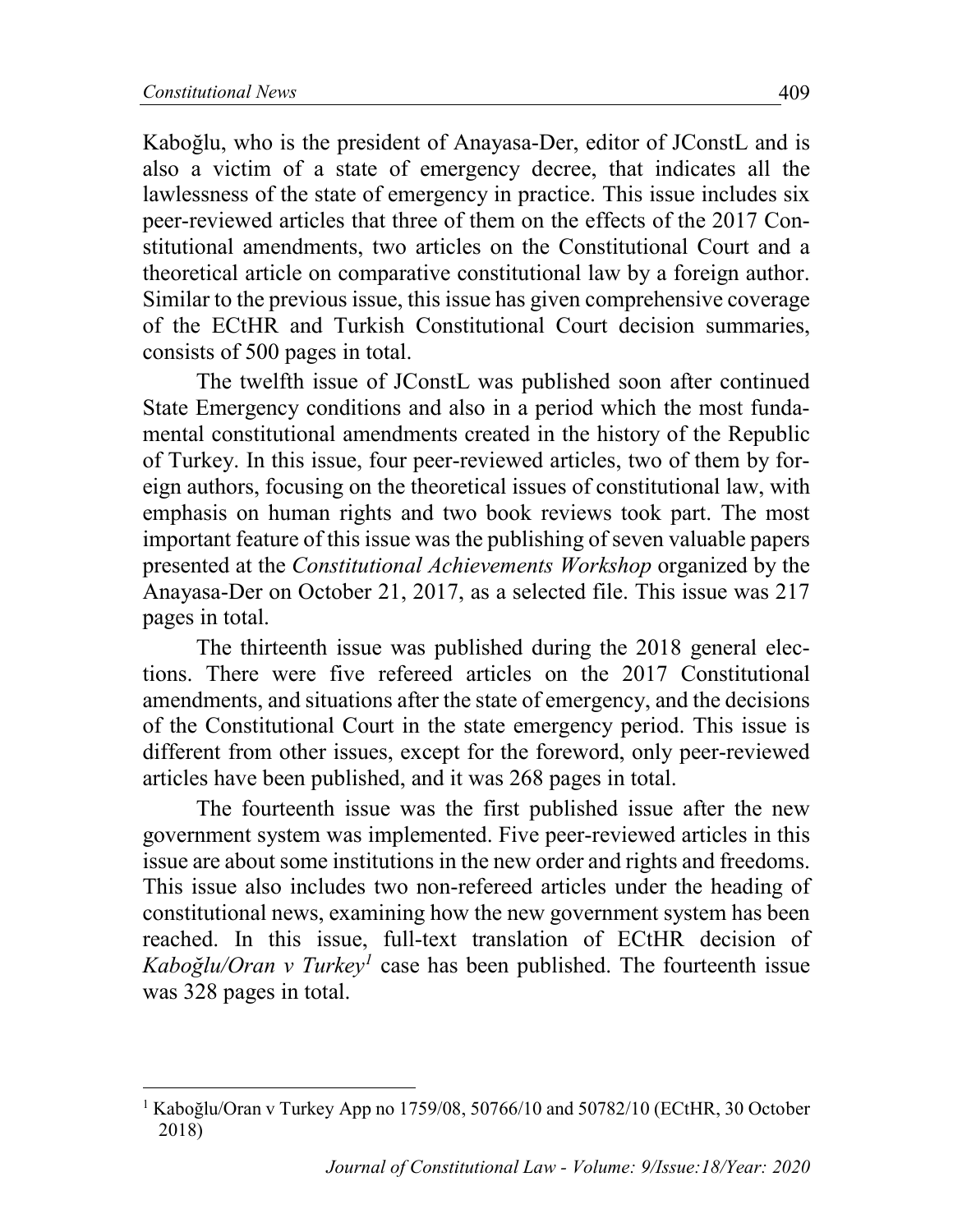The fifteenth issue was published at a time when the state of emergency aftershocks continued, and the effects of the new government system were beginning to be understood. Published five peer-reviewed articles were generally related to these issues. This issue also includes a peerreviewed judicial decision review. This issue, in a similar way to the previous issue, included three non-refereed assessments paper on the agenda of Turkish constitutional law. This issue has been published in a total of 274 pages.

The sixteenth issue is the last issue of the eight-year consistent publication of JConstL. In this issue of 243 pages, there were four peerreviewed articles on the theoretical issues of constitutional law. Under the constitutional news, there were two judicial decision assessments, one of which is the Turkish Constitutional Court, and the other is the ECtHR as well as a report dealing with climate change with a rights-based approach.

### **A quantitative review of JConstL**

The Journal of Constitutional Law has been published twice a year since 2012 when it started publishing and reached 16 issues in eight years. None of these volumes was combined. It is challenging to comply with the rule of stable publishing for many journals/reviews published in Turkey, both quarterly or biannually. Even the most rooted journals appear in combined numbers, especially in bed of nails such as coups and martial law. It is vital to maintain this stability in the eight most turbulent years of constitutional law in our history, under the state of emergency and despite the state of emergency.<sup>2</sup>

Nowadays, 125 peer-reviewed articles have been published in the Constitutional Law Journal, means that an average of 7-8 articles is published in each issue. This average is a pretty good number for a peerreviewed journal. However, the number of peer-reviewed articles by years differs. The number of articles, which was 19 in the first issue, tended to decrease over time and decreased to around 5-6 average in the last issues.

The total of non-refereed articles, special issue articles and reviews on current constitutional law debates is 20. The average number of nonrefereed articles per issue is 1.25. Three special files were published in

 <sup>2</sup> For example, the Law Journal of Istanbul University was published between 1979-1982 by combining 12 issues (Volume: 45, Issues: 1-4). In other words, 12 issues have been subtracted as a single volume. It is a striking example in terms of showing the impact of the 12 September military coup on universities and academia.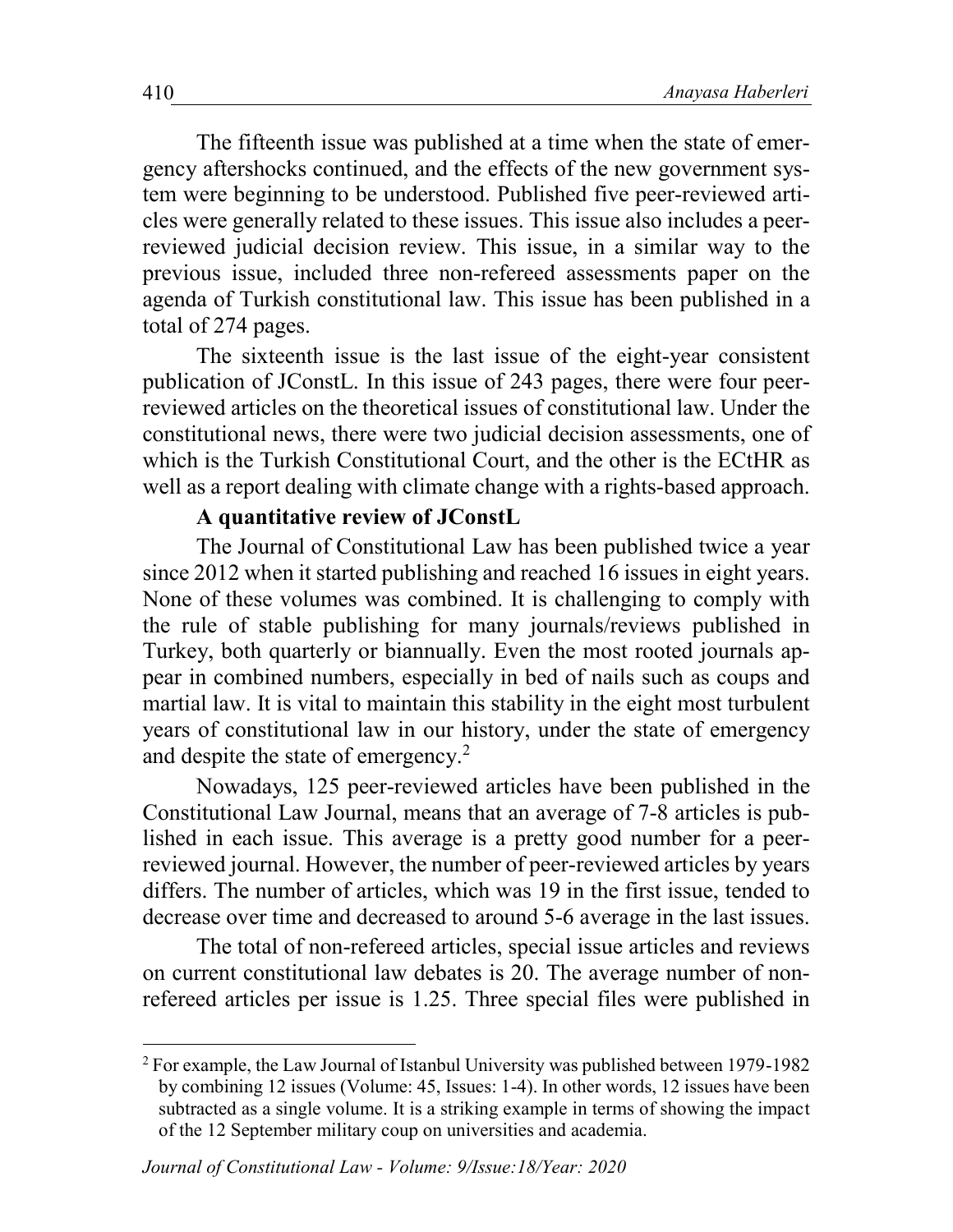JConstL so far. The first special file of JConstL was in the 3rd issue with the title of *Prof*. *Dr. Server Tanilli and Prof. Dr. Bülent Tanör Commemoration*. Two papers on Tanilli and one on Tanör were presented at the commemoration event held at the Istanbul University Congress Cultural Center on November 30 2012. The second Special File was published in the 5th issue of the journal. Eighteen papers presented at the *Constitutional Court Before the Dilemma of Security and Freedom* workshop organized by the Anayasa-Der on October 29, 2013. The third special file included eight papers presented at the *Constitutional Achievements Workshop* held by the Anayasa-Der on October 21 2017. This file has been published in the 12th issue. Apart from these selected files, several reviews (in fact, most of them are supposed to be scientific essays), which are under the title of constitutional news, but which include a comprehensive analysis and evaluation beyond just providing information, are included. The constitutional news heading started to turn into review papers beyond brief information starting from the 6th issue of the journal. Those between 6-9 numbers are relatively short. However, since the 14th issue, the volume and number of these articles have increased. For example, the article by Fazil Sağlam in the 15th issue is 36 pages, and the report by Seda Yurtcanlı Duymaz in the 16th issue is 42 pages. It would be more appropriate to named them as "non-refereed articles" instead of "news". Until today, only one book chapter translation was published in JConstL. In the 3rd issue of the journal, a chapter of Dominique Rousseau's book *La démocratie continue* (Sustainable Democracy) was translated into Turkish by Nesrin Yılmaz Sales.

So far, a total of 22 paper have been published in the JConstL under the *constitutional law news* headings. This journal performs a critical function with the constitutional law news headings. For instance, in the 3rd issue under *constitutional law news* headings compiled by Serkan Köybaşı and Tolga Şirin, the current constitutional developments from Turkey, Bolivia, Mexico, Fiji, Iceland, Egypt, Scotland, Belgium, France, Germany and Hungary, the critical decisions of the Turkish Constitutional Court and the decisions of the ECtHR and a list of 22 books were given in the field of constitutional law, were the subject of the news. Erkan Duymaz and Tolga Sirin compiled the news in the 4th issue. Constitutional developments from many various countries such as France, Italy, Germany, Azerbaijan, TRNC and the developments regarding the Council of Europe, the ECHR and the ECtHR, the list includes the most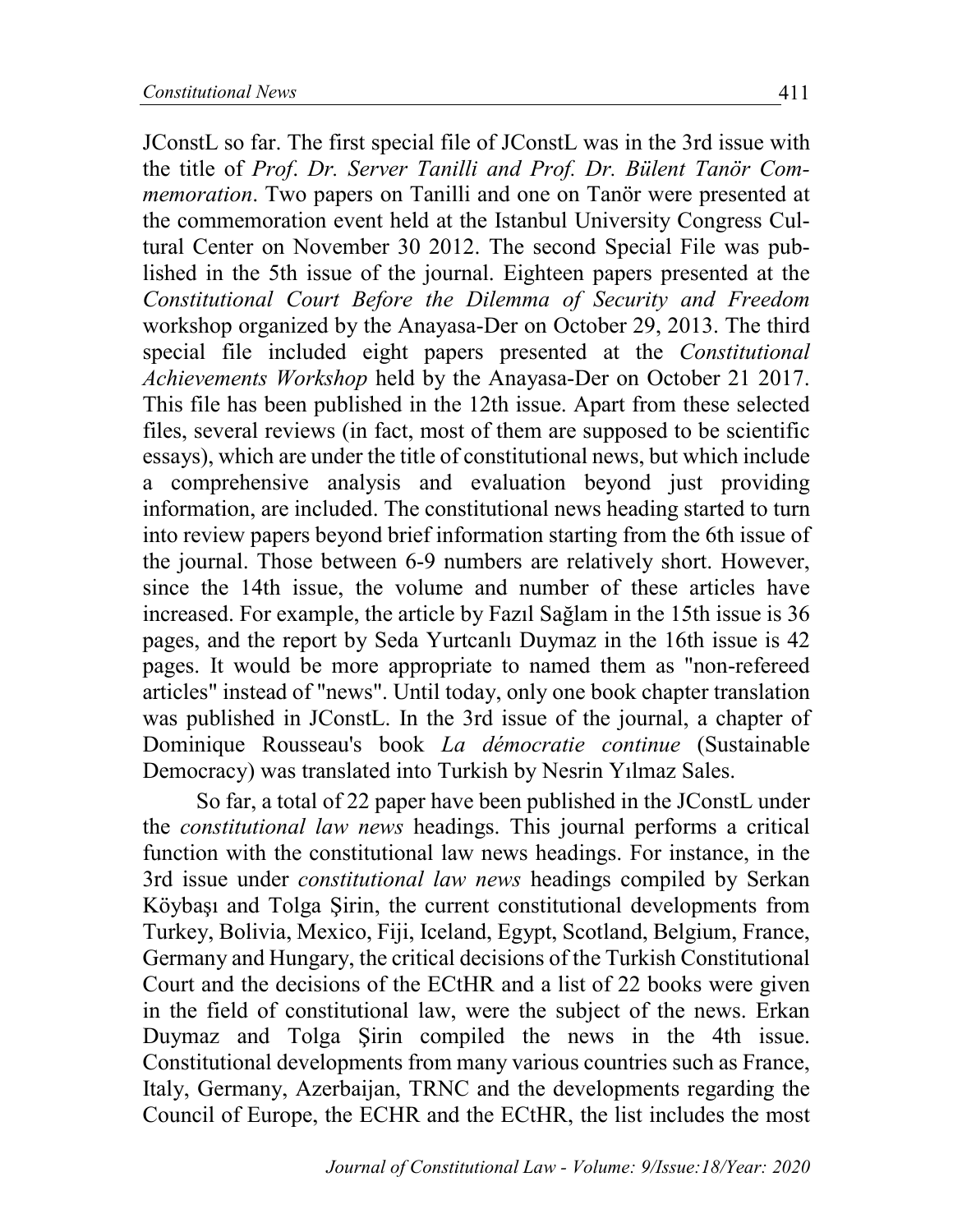recent ECtHR and Turkish Constitutional Court decisions were held under constitutional law news headings as well as the list of 33 new books that have been newly added to the constitutional law literature. Constitutional law news is beneficial for theorists and practitioners who follow constitutional law literature and implementation. It has a feature that can attract the attention of those dealing with not only constitutional law, but also many social sciences disciplines such as political science, public administration, international relations, sociology and history.

Another type of study published in JConstL is the review, summary and translation of court decisions. Critical decisions of the European Court of Human Rights were translated, and decisions of the Turkish Constitutional Court of Turkey were published in critical analysis. To date, five decision reviews (a total of 7 with two peer-reviewed reviews) have been published.

Up to now, eight book reviews have been included in the Constitutional Law Journal. The average per issue is 0.5. The number of book reviews for a journal of this nature is deficient. The publication of book reviews on constitutional law should be encouraged.

The 16 issues of JConstL published so far are 5771 pages in total. The most voluminous of these is the 1st issue with 657 pages; the least voluminous is the 12th issue with 217 pages. The average number of pages in the number of journals is 360. This number is over most of the many academic journals in Turkey.

Most of the publications published in JConstL are in Turkish. Of the 125 peer-reviewed articles, 81 (64.8%) were published only in Turkish. However, 20.8% of the refereed articles are in French, and 12.8% are in English in the journal, which attracts a large number of foreign authors. Two articles have been published in all three languages so far. Turkish translations of 25 French and 16 English articles were published so far.

#### **Why does the Journal of Constitutional Law matters?**

JConstL is the first thematic academic journal in the name of *constitutional law* in Turkey. To date, many law faculties published a journal called "... Journal of Law Faculty". Istanbul University Faculty of Law has published journals specific to some branches of law. The Constitutional Court has been publishing the journal "Constitutional Review"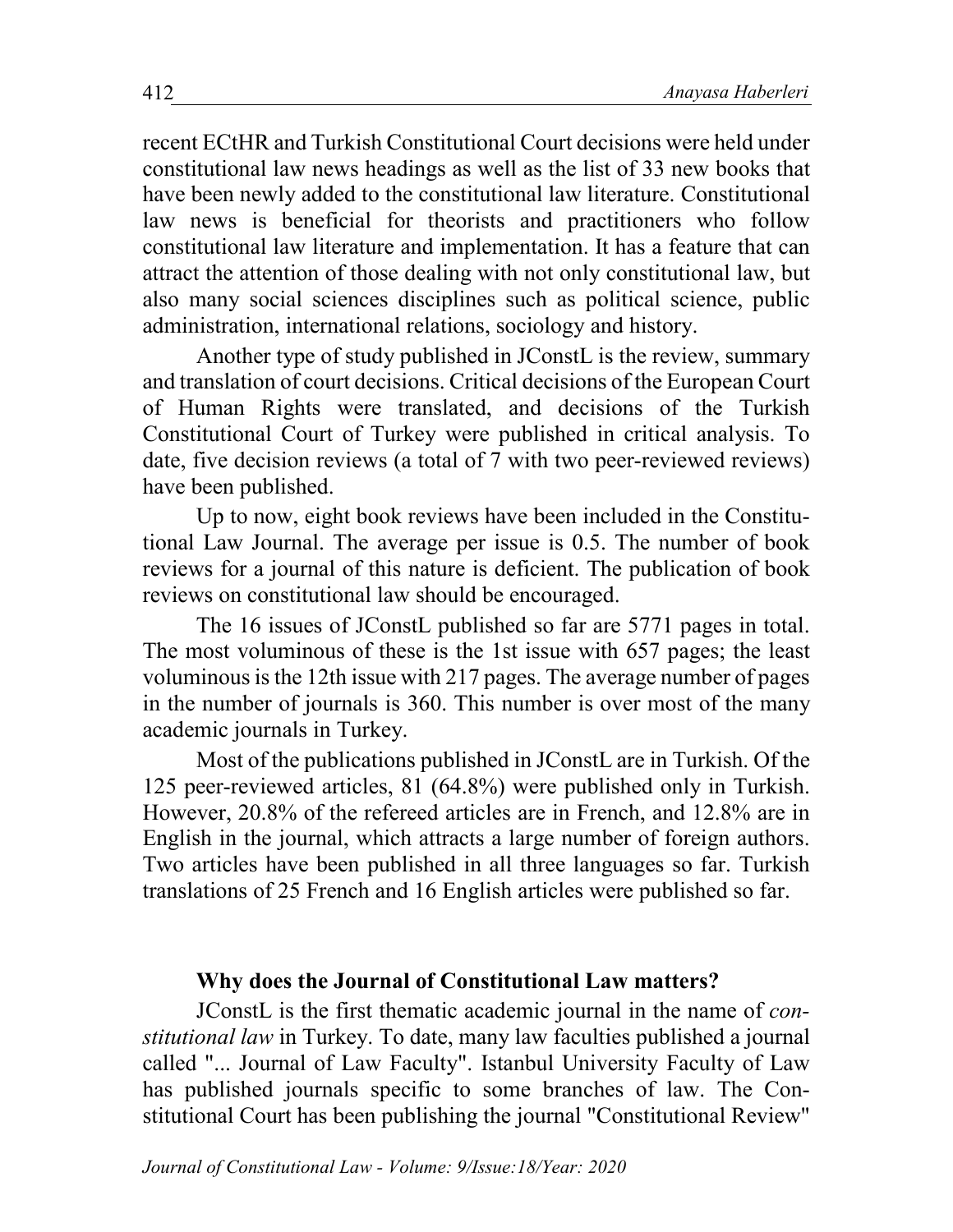since 1984. Another journal in this field is the "Journal of Legislative", which is published by the Legislative Association as quarterly. This journal includes articles on parliamentary law in particular and constitutional law theory in general. This journal started to be published in 2006, and its 40th issue was published by the end of 2019. As a result, there are some similar periodicals, butJConstL is still the first and the only thematic academic journals in the field of constitutional law in Turkey.

The most crucial feature that makes JConstL outstanding is its seriousness. This journal has been published with great effort, enthusiasm and patience since 2012. The last eight years, the period in which Turkey had one of the most critical constitutional debate, and the journal was issued without a break. The forewords reflect the seriousness of the JConstL the best. These forewords are not just a cover paper for a journal, but most of them are worth an article, evaluate current constitutional developments before presented articles.

JConstL is a truly international journal, even though it did not use this adjective. It has an advisory board consist of academics from the world's and Turkey's elite universities. JConstL has published so far, a total of 40 articles, 34 of which are refereed, have been published by 34 different authors from 15 different countries. All of these articles have been published in their original versions and with their Turkish translations.

The Journal of Constitutional Law includes theoretical studies on Turkish political life, political parties and electoral law, as well as subfields of constitutional law regarding institutional, rights and freedoms law and procedural law. These studies include both in-depth theoretical discussions and offer solutions in the practical field. In other words, they do not beat the air, and the most realistic solutions are offered regarding the agenda and the current constitutional problems. It is possible to observe Turkey's constitutionalism process by following JConstL. It also provides up-to-date coverage of high court case law and ECtHR judgments, which concern theorists but mostly practitioners. The journal includes not only a refereed article but also a decision review, decision summary, decision chronicle; Having review articles on current issues, in other words, the variety of articles makes it not a dull academic journal.

What makes JConstL significant is not only that publishing articles with great content, but acting with an understanding that cares for its hometown. They are fighting for democracy, human rights and the rule of law. It fulfils a historical duty both by determining the themes of the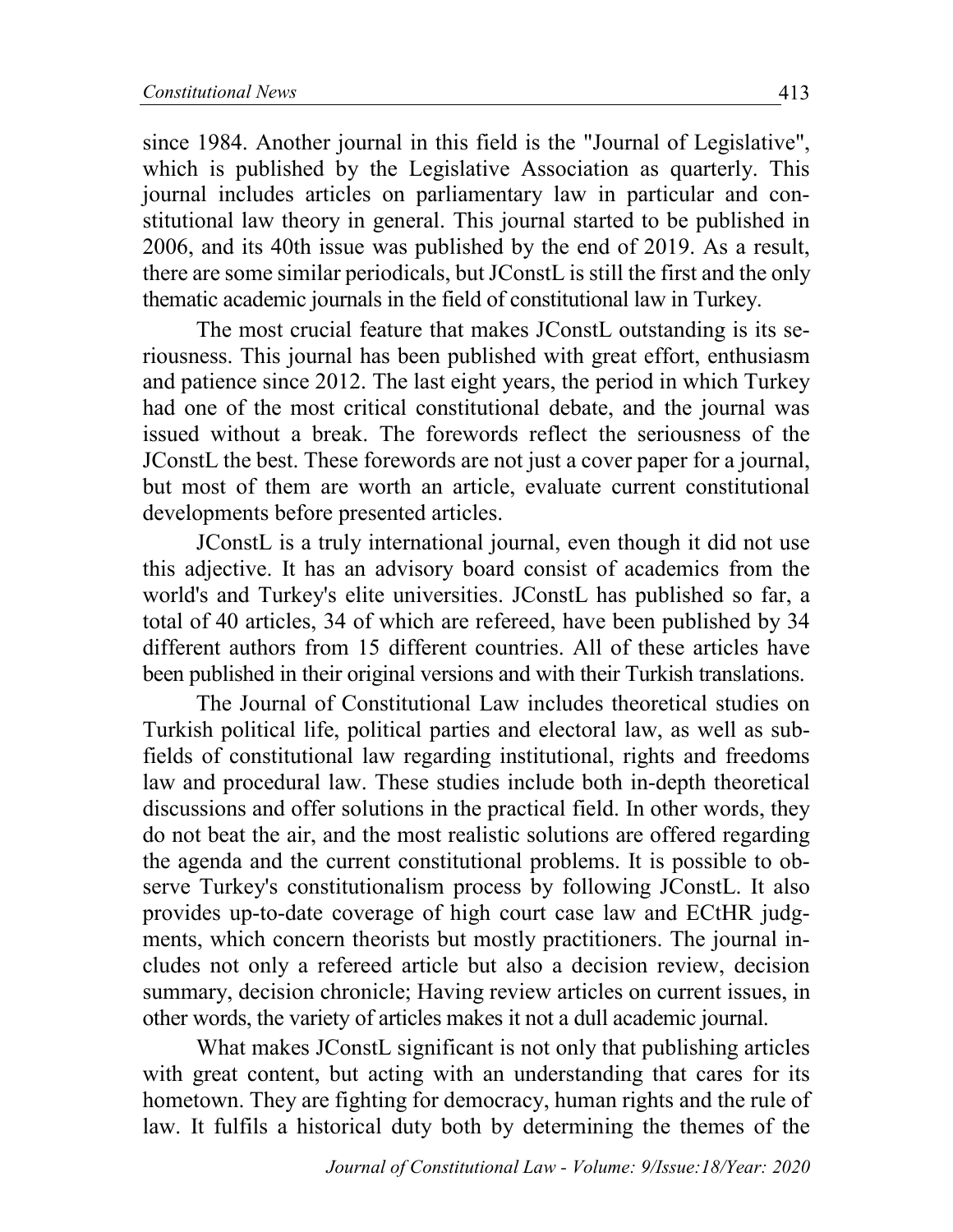articles and by making the press releases published by Anayasa-Der. In 6th issue of JConstL, a declaration published for informing the public on the most critical debate of constitutional issues in Turkey's election of the President "President: Election and Appointment Process". In the 7th issue (2015/1), a statement signed by 30 valuable legal academics with the title of "Declaration of Respect for the Press and the Public to the Constitution and Democratic Processes" was published. In issue 8 (2015/2) "Call from Academics to Constitutional Institutions: The President Casts Shadows on Elections!" In the statement, published with the signatures of 82 academics, it was stated that the President had overshadowed the security of the elections while going to the June 7, 2015 elections and called for impartiality. The JConstL preferred to fight against the lawlessness caused by the state of emergency despite the state of emergency, not with a conformist approach, in the most painful days of the state of emergency.

Consequently, the JConstL is the witness of Turkey's constitutional development. It is also a constitutional law corpus that involves theoretical discussions about this period in the world. Not only authors from Turkey, but most authors from various countries also contributed to the JConstL. Not a university or a government agency or an economically strong organization; the publication of the JConstL by a robust academic association that conducts its business with membership fees, makes it more valuable.

#### **Conclusion**

The JConstL should continue its publication line that it has been maintaining since 2012, without breaking it. The first goal of the journal, which has been indexed in ULAKBIM TR Index for a long time, should increase its awareness to be indexed in the Social Science Citation Index (SSCI). There are two significant journals that it can take as an example, one is the European Constitutional Law Review (EuConst), published by Cambridge University, and other the International Journal of Constitutional Law (ICON), published by Oxford University and New York University. The JConstL should focus on internationalization.

JConstL includes many different types of essays. However, in its latest issues, constitutional news has been replaced by up-to-date reviews. The constitutional reporting by Tolga Sirin-Serkan Köybaşı-Erkan Duymaz in the third and fourth issues of the JConstL should be resumed. It involves a long process and a great effort such as detecting interesting